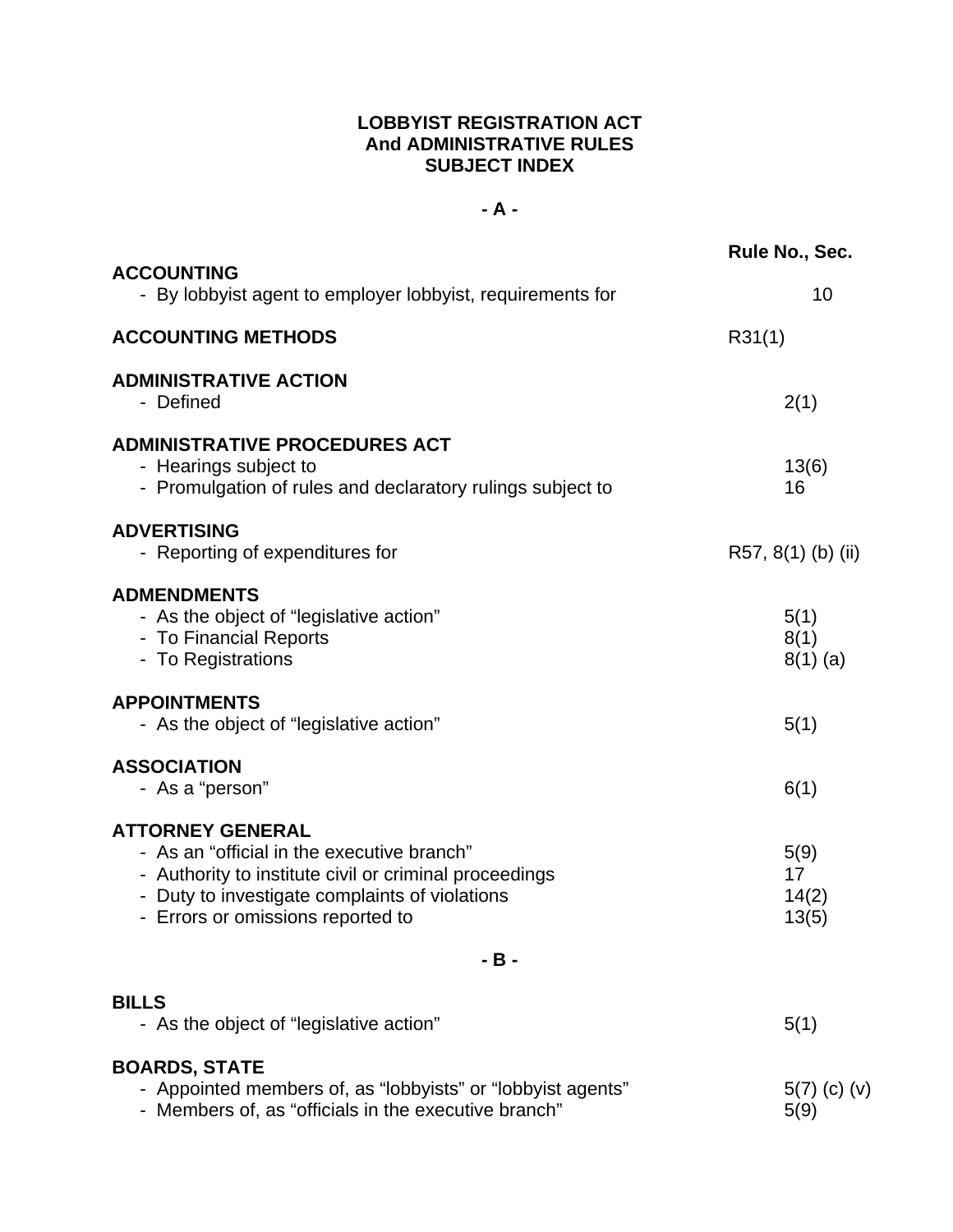| <b>BUSINESS</b><br>- As a "person"<br>- Defined<br>- Of public officials, reporting of financial transactions with                        | 6(1)<br>2(2)<br>$8(1)$ (c) |
|-------------------------------------------------------------------------------------------------------------------------------------------|----------------------------|
| <b>BUSINESS TRUST</b><br>- As a "person"                                                                                                  | 6(1)                       |
| <b>BUSINESS WITH WHICH THE INDIVIDUAL IS ASSOCIATED</b><br>- Defined                                                                      | 2(3)                       |
| $-C -$                                                                                                                                    |                            |
| <b>CAMPAIGN CONTRIBUTION</b><br>- Exclusion from "gift"                                                                                   | $4(1)$ (a)                 |
| <b>CERTIFIED MAIL</b><br>To ensure timely filing                                                                                          | 13(2)                      |
| <b>CHURCH</b><br>Exemption – See page #115(29/84/61) David L. Ball, Jr. (6/2 2/84)                                                        |                            |
| <b>CITIES</b><br>- Employees of, as "lobbyists" or "lobbyist agents"<br>- Prohibition on more restrictive ordinances or resolutions by    | $5(7)$ (c) (ii)<br>15      |
| <b>CIVIL ACTION</b><br>- Authority of the Attorney General to institute                                                                   | 17(a)                      |
| <b>COLLEGES</b><br>- Employees of, as "lobbyists" or "lobbyist agents"                                                                    | $5(7)$ (c) (i)             |
| <b>COMMERCIAL</b><br>- Purposes                                                                                                           | 11(3)                      |
| <b>COMMISSIONS</b><br>- Appointed members of, as "lobbyists" or "lobbyist agents"<br>- Members of, as "officials in the executive branch" | $5(7)$ (c) (v)<br>5(9)     |
| <b>COMMITTEE</b><br>- As a "person"<br>- Of the legislature, reporting of food and beverage expenditures for                              | 6(1)<br>8(2)               |
| <b>COMMUNICATING DIRECTLY</b><br>- Defined                                                                                                | $R1(1)$ (b)                |
| <b>COMPANY</b><br>- As a "person"                                                                                                         | 6(1)                       |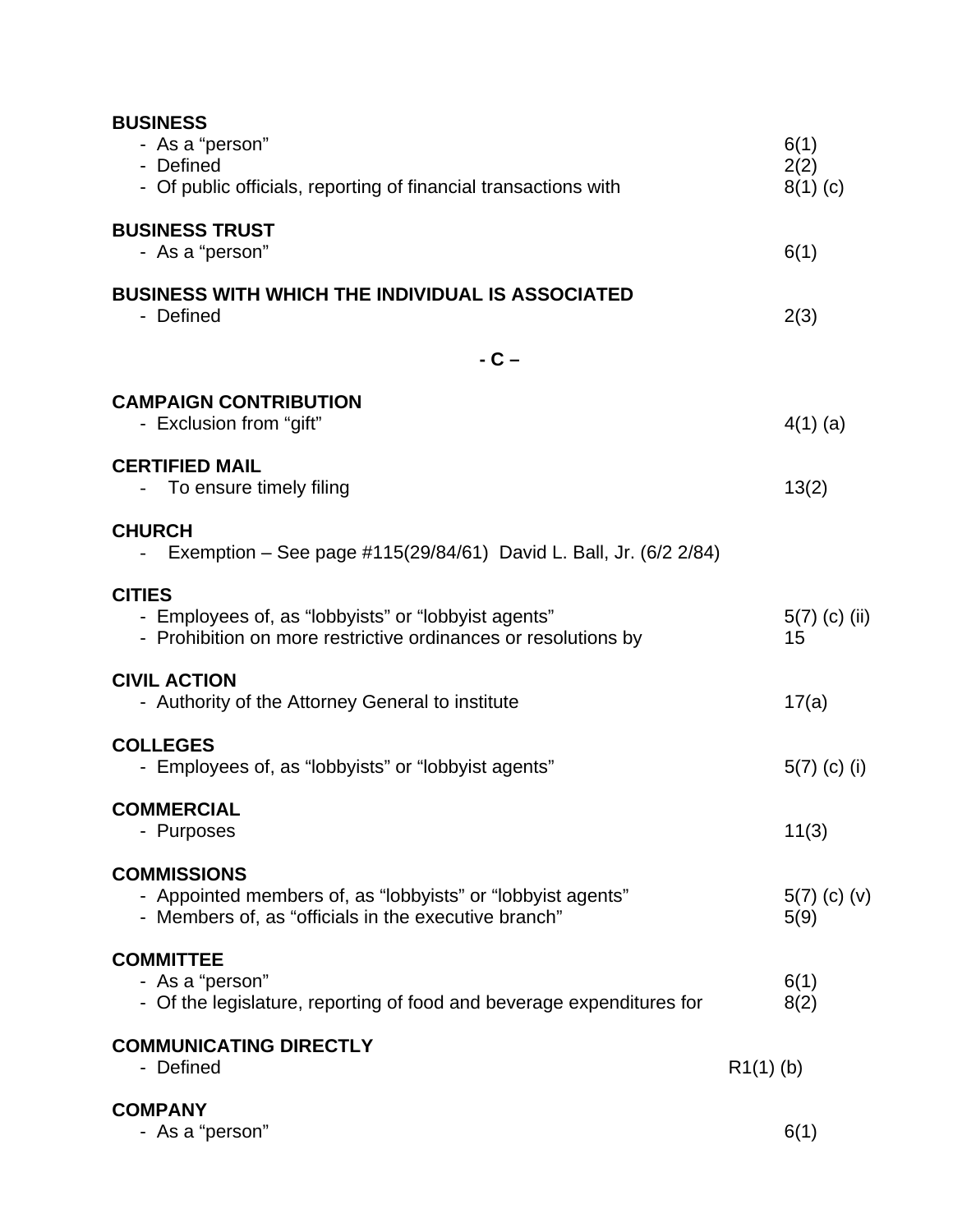| <b>COMPENSATION</b><br>- Defined                                                                                                                                                                                           |                                                                                     | 2(4)                  |
|----------------------------------------------------------------------------------------------------------------------------------------------------------------------------------------------------------------------------|-------------------------------------------------------------------------------------|-----------------------|
| <b>COMPLAINTS</b><br>- Contents of<br>- Of violations, filed with Secretary of State<br>- Requirement for verification statement in                                                                                        | R63(3)<br>R63(2)                                                                    | 14(2)                 |
| <b>CONTINGENCY FEE</b><br>- Prohibited for lobbyist agent                                                                                                                                                                  |                                                                                     | 11(1)                 |
| <b>COPYING</b><br>- Of information from statements or reports for commercial<br>purposes, prohibition of                                                                                                                   |                                                                                     | 11(3)                 |
| <b>CORPORATION</b><br>- As a "person"                                                                                                                                                                                      |                                                                                     | 6(1)                  |
| <b>COUNTIES</b><br>- Employees of, as "lobbyists" or "lobbyist agents"<br>- Prohibition on more restrictive ordinances or resolutions by                                                                                   |                                                                                     | $5(7)$ (c) (ii)<br>15 |
| <b>CREDIT</b><br>- Extension of, as an exclusion from "gift"                                                                                                                                                               | <b>R72</b>                                                                          |                       |
| <b>CRIMINAL PROSECUTION</b><br>- Authority of Attorney General to institute                                                                                                                                                |                                                                                     | 17(b)                 |
| - D –                                                                                                                                                                                                                      |                                                                                     |                       |
| <b>DECLARATORY RULINGS</b><br>- Authority of Secretary of State to issue<br>- Circumstances for denial of<br>- Contents of<br>- Contents of requests for<br>- Effects of<br>- "Interested persons" in<br>- Promulgation of | R3(1)<br>R3(4)<br>R3(6)<br>$R3(2)$ , $R3(3)$<br>R3(7)<br>R1(1)(f)<br>R <sub>3</sub> | 16                    |
| <b>DEPARTMENT</b><br>- Defined<br>- Duty to prepare and disseminate Summary Reports                                                                                                                                        |                                                                                     | 3(1)<br>12            |
| <b>DEPARTMENT OF TREASURY</b><br>- Referral of unpaid late filing fees to                                                                                                                                                  |                                                                                     | R43(3), R52(3)        |
| <b>DIRECTOR</b><br>- Business associated with                                                                                                                                                                              |                                                                                     | $2(3)$ (a)            |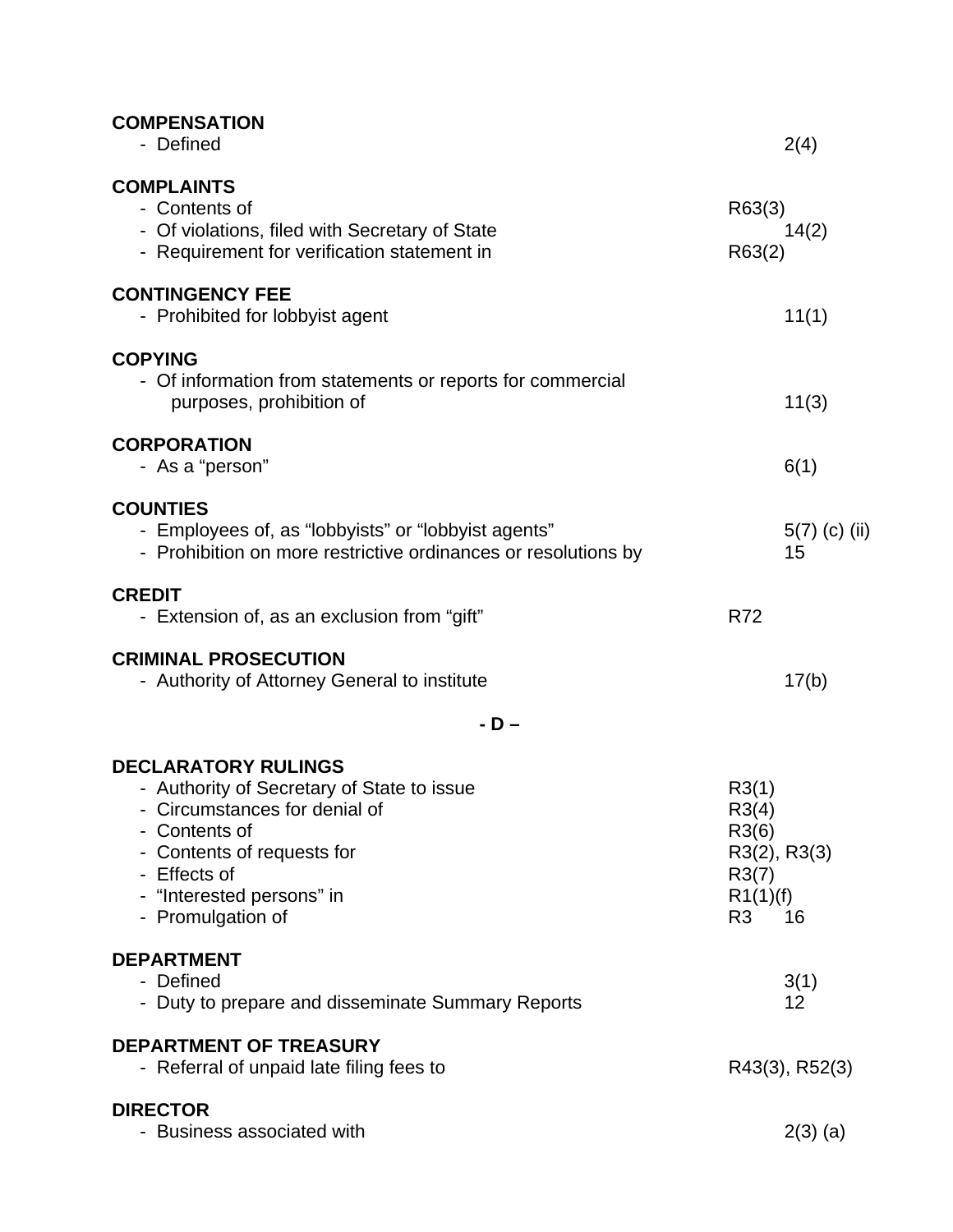| - E -                                                                                                                                                                                                                                                                                                                                                                                                                                                                                                                                                                                                                                |                                                                                                                |                                                                                                 |
|--------------------------------------------------------------------------------------------------------------------------------------------------------------------------------------------------------------------------------------------------------------------------------------------------------------------------------------------------------------------------------------------------------------------------------------------------------------------------------------------------------------------------------------------------------------------------------------------------------------------------------------|----------------------------------------------------------------------------------------------------------------|-------------------------------------------------------------------------------------------------|
| <b>EDITORIAL COMMENT</b><br>- Persons disseminating, as exclusion from "lobbyist" and "lobbyist agent"                                                                                                                                                                                                                                                                                                                                                                                                                                                                                                                               |                                                                                                                | $5(7)$ (a)                                                                                      |
| <b>EFFECTIVE DATES</b><br>- Of penalties<br>- Of sections of the Act                                                                                                                                                                                                                                                                                                                                                                                                                                                                                                                                                                 |                                                                                                                | 19<br>20                                                                                        |
| ELECTED OR APPOINTED PUBLIC OFFICIALS OF STATE OR<br><b>LOCAL GOVERNMENT</b><br>- Defined                                                                                                                                                                                                                                                                                                                                                                                                                                                                                                                                            | R1(1)(c)                                                                                                       |                                                                                                 |
| <b>EMPLOYEE</b><br>- As a lobbyist agent<br>- As a "representative of the lobbyist"<br>- Of a lobbyist agent<br>- Of a state executive department, as a lobbyist agent<br>- Of colleges or universities, as a "lobbyist" or "lobbyist agent"<br>- Of judicial branch, as a "lobbyist" or "lobbyist agent"<br>- Of lobbyists or lobbyist agents, duties of and prohibitions upon<br>- Of state executive departments, as a "lobbyist" or "lobbyist agent"<br>- Of the legislature, as an "official in the legislative branch"<br>- Of townships, villages, cities, counties, or school boards, as a "lobbyist"<br>or "lobbyist agent" | R23(2)<br>R23(3)<br>R24(2)<br>R <sub>2</sub>                                                                   | $5(6)$ (a)<br>$5(7)$ (c) (i)<br>$5(7)$ (c) (iv)<br>$5(7)$ (c) (iii)<br>5(10)<br>$5(7)$ (c) (ii) |
| <b>EMPLOYER</b><br>- As a lobbyist<br>- Business associated with                                                                                                                                                                                                                                                                                                                                                                                                                                                                                                                                                                     | R23(1)                                                                                                         | $2(3)$ (a)                                                                                      |
| <b>ERRORS OR OMISSIONS</b><br>- Duty of filer to correct<br>Requirements for notice of                                                                                                                                                                                                                                                                                                                                                                                                                                                                                                                                               |                                                                                                                | 13(4)<br>13(3)                                                                                  |
| <b>EXECUTIVE DEPARTMENT, STATE</b><br>- Employees of, as "lobbyists" or "lobbyist agents"                                                                                                                                                                                                                                                                                                                                                                                                                                                                                                                                            |                                                                                                                | $5(7)$ (c) (iii)                                                                                |
| <b>EXPENDITURES</b><br>- Allocation of<br>- As "petty cash transactions"<br>- Defined<br>- Determination of minimum statutory amount for lobbyists<br>- Determination of minimum statutory amount for lobbyist agents<br>- Determination and reporting of "other" expenditures<br>- For mass mailing and advertising<br>- For food and beverages<br>Membership fee excluded from<br>- Methods for keeping records of<br>- Preservation of records of                                                                                                                                                                                 | R31(2)<br>$R1(1)$ (g)<br>R <sub>21</sub><br>R <sub>22</sub><br><b>R58</b><br><b>R57</b><br><b>R56</b><br>R3(1) | 3(2)<br>3(2)<br>9(1)                                                                            |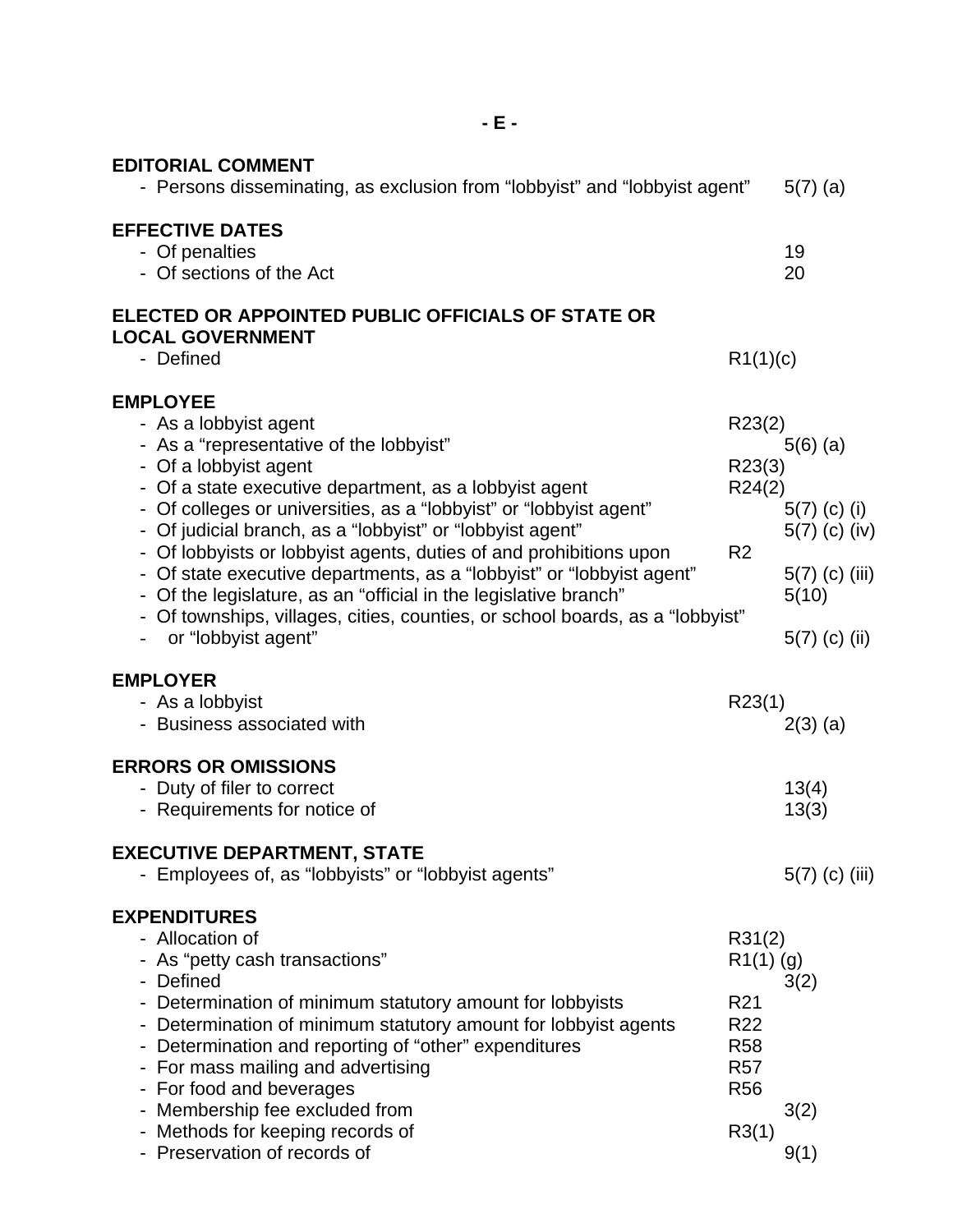| <b>EXPENDITURES (cont.)</b><br>- Reporting of<br>- To define "lobbyist"<br>- Travel costs excluded from                                                                                                                                                                                                                                                                                                                                                                                                                                                                                                                                          |                                                                                                                              | $8(1)$ (b)<br>$5(4)$ (a),<br>$5(4)$ (b)<br>3(2)  |
|--------------------------------------------------------------------------------------------------------------------------------------------------------------------------------------------------------------------------------------------------------------------------------------------------------------------------------------------------------------------------------------------------------------------------------------------------------------------------------------------------------------------------------------------------------------------------------------------------------------------------------------------------|------------------------------------------------------------------------------------------------------------------------------|--------------------------------------------------|
| <b>EXPENDITURES FOR LOBBYING</b><br>- Defined                                                                                                                                                                                                                                                                                                                                                                                                                                                                                                                                                                                                    | $R1(1)$ (d)                                                                                                                  |                                                  |
| <b>EXPENDITURES RELATED TO THE PERFORMANCE OF LOBBYING</b><br>- Defined                                                                                                                                                                                                                                                                                                                                                                                                                                                                                                                                                                          | $R1(1)$ (d)                                                                                                                  |                                                  |
| <b>EXTENSION OF DUE DATES</b><br>- For Financial Reports                                                                                                                                                                                                                                                                                                                                                                                                                                                                                                                                                                                         |                                                                                                                              | 8(1)                                             |
| - F –                                                                                                                                                                                                                                                                                                                                                                                                                                                                                                                                                                                                                                            |                                                                                                                              |                                                  |
| <b>FAILURES TO FILE</b><br>- Requirements for notice of                                                                                                                                                                                                                                                                                                                                                                                                                                                                                                                                                                                          |                                                                                                                              | 13(3)                                            |
| <b>FILING DEADLINES</b><br>- Financial Reports<br>- For Registration from lobbyists<br>- For Registrations from lobbyist agents<br>- Requirement for filing by 4 p.m. of due date                                                                                                                                                                                                                                                                                                                                                                                                                                                                |                                                                                                                              | 8(1)<br>7(1)<br>7(2)<br>13(2)                    |
| <b>FINANCIAL REPORTS</b><br>- Amendments to<br>- Computation of late filing fees for<br>- Correction of errors or omissions in<br>Determination and reporting of advertising and mass mail<br>expenditures in<br>- Determination and reporting of food and beverage expenditures in<br>- Determination and reporting of "other" expenditures in<br>Extension of due dates for<br>- Filed by certified mail<br>- Format<br>- Grounds for extending due dates<br>Notice of error or omission in<br>- Notice of failure to file<br>- Requirements for<br>Requirement for completeness<br>Requirement for entries on<br>- Review of<br>Signatures on | R52(2)<br><b>R57</b><br>R56<br><b>R58</b><br><b>R54</b><br>R <sub>51</sub><br>R54(2)<br>R51(3)<br>R51(2)<br>R62(1)<br>R51(4) | 8(1)<br>13(4)<br>13(2)<br>13(3)<br>13(3)<br>8(1) |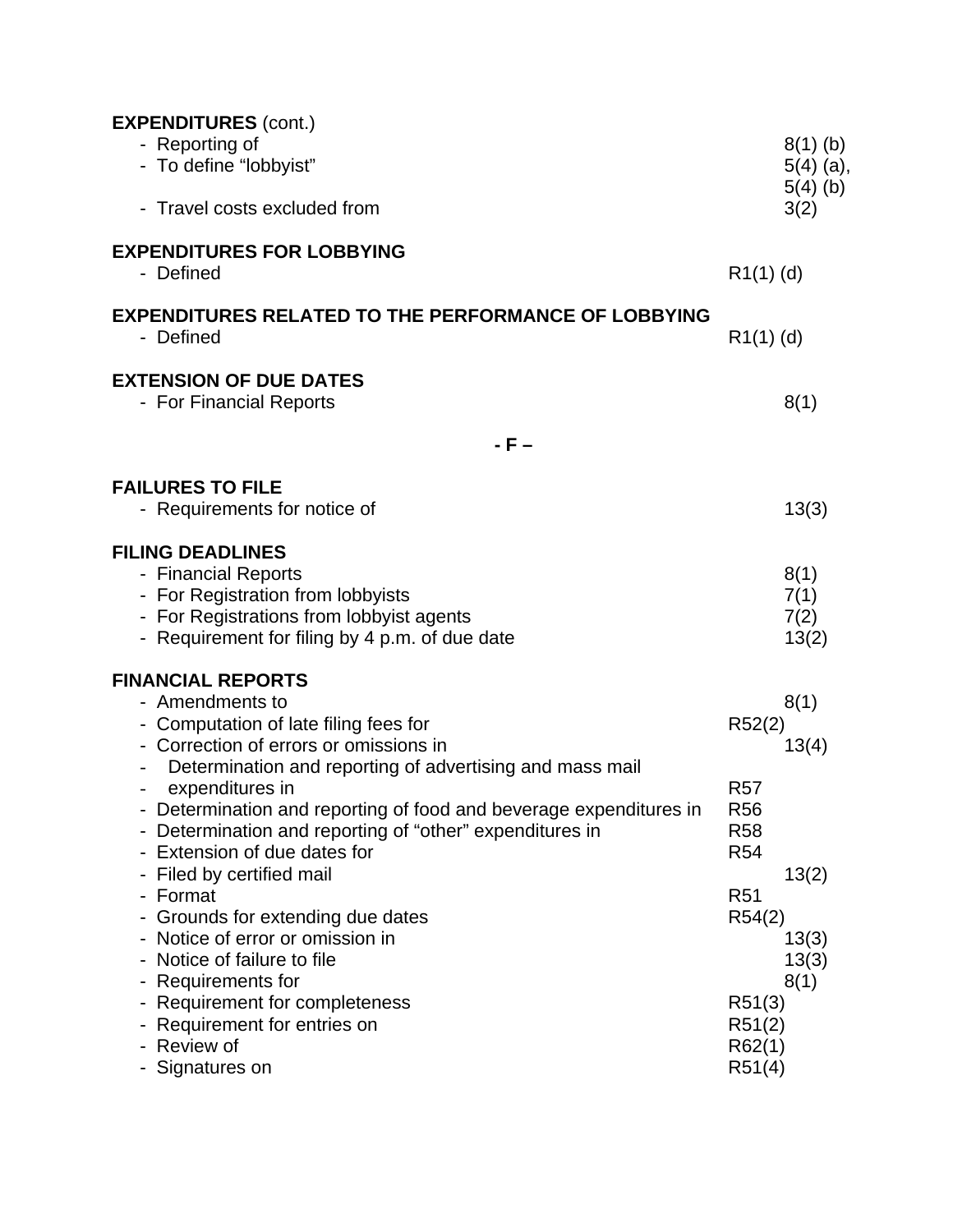| <b>FINANCIAL TRANSACTIONS</b><br>- Between lobbyist, lobbyist agent, or person acting on their behalf and                                                                                                                                                                                                                            |                            |                                                                                     |
|--------------------------------------------------------------------------------------------------------------------------------------------------------------------------------------------------------------------------------------------------------------------------------------------------------------------------------------|----------------------------|-------------------------------------------------------------------------------------|
| public official, public official's immediate family, or public official's<br>business, reporting of<br>- Defined<br>- Methods for keeping records of                                                                                                                                                                                 | R31(1)                     | $8(1)$ (c)<br>3(3)                                                                  |
| <b>FIRM</b><br>-As a "person"                                                                                                                                                                                                                                                                                                        |                            | 6(1)                                                                                |
| <b>FOOD AND BEVERAGE EXPENDITURES</b><br>- By a group, as an exclusion from "lobbyist"<br>- By a person, as an exclusion from "representative of the lobbyist"<br>- Exclusion from "gift"<br>- Reporting of<br>- Preservation of records of<br>- With respect to specific public officials, reporting of                             | R <sub>56</sub>            | $5(4)$ (c)<br>$5(6)$ (c)<br>$4(1)$ (d)<br>$8(1)(b)$ (i)<br>$9(1)$ (b)<br>8(2)       |
| <b>FORMS</b><br>- Financial Reports<br>- For Registrations for lobbyists<br>- For Registration for lobbyist agents                                                                                                                                                                                                                   | R51(1)<br>R41(1)<br>R41(1) | 8(1)<br>7(1)<br>7(2)                                                                |
| $-G -$<br><b>GIFT</b>                                                                                                                                                                                                                                                                                                                |                            |                                                                                     |
| - Campaign contributions excluded from<br>- Defined<br>- Exclusion of donations to officeholder expense fund<br>- Exclusion of food and beverage expenditures from<br>- Extension of credit as an exclusion from<br>- From immediate family, as an exclusion from<br>- Honorariums as<br>- Loans excluded from<br>- Prohibition upon | R72<br>R73<br>R71          | $4(1)$ (a)<br>4(1)<br>$4(1)$ (e)<br>$4(1)$ (d)<br>$4(1)$ (c)<br>$4(1)$ (b)<br>11(2) |
| <b>GOVERNOR</b><br>- As an "official in the executive branch"                                                                                                                                                                                                                                                                        |                            | 5(9)                                                                                |
| <b>GOVERNMENTAL BODY</b><br>- Defined<br>- Duty to cooperate with Attorney General in investigations                                                                                                                                                                                                                                 |                            | 5(11)<br>14(3)                                                                      |
| <b>GOVERNMENT, LOCAL</b><br>- Defined                                                                                                                                                                                                                                                                                                |                            | 6(4)                                                                                |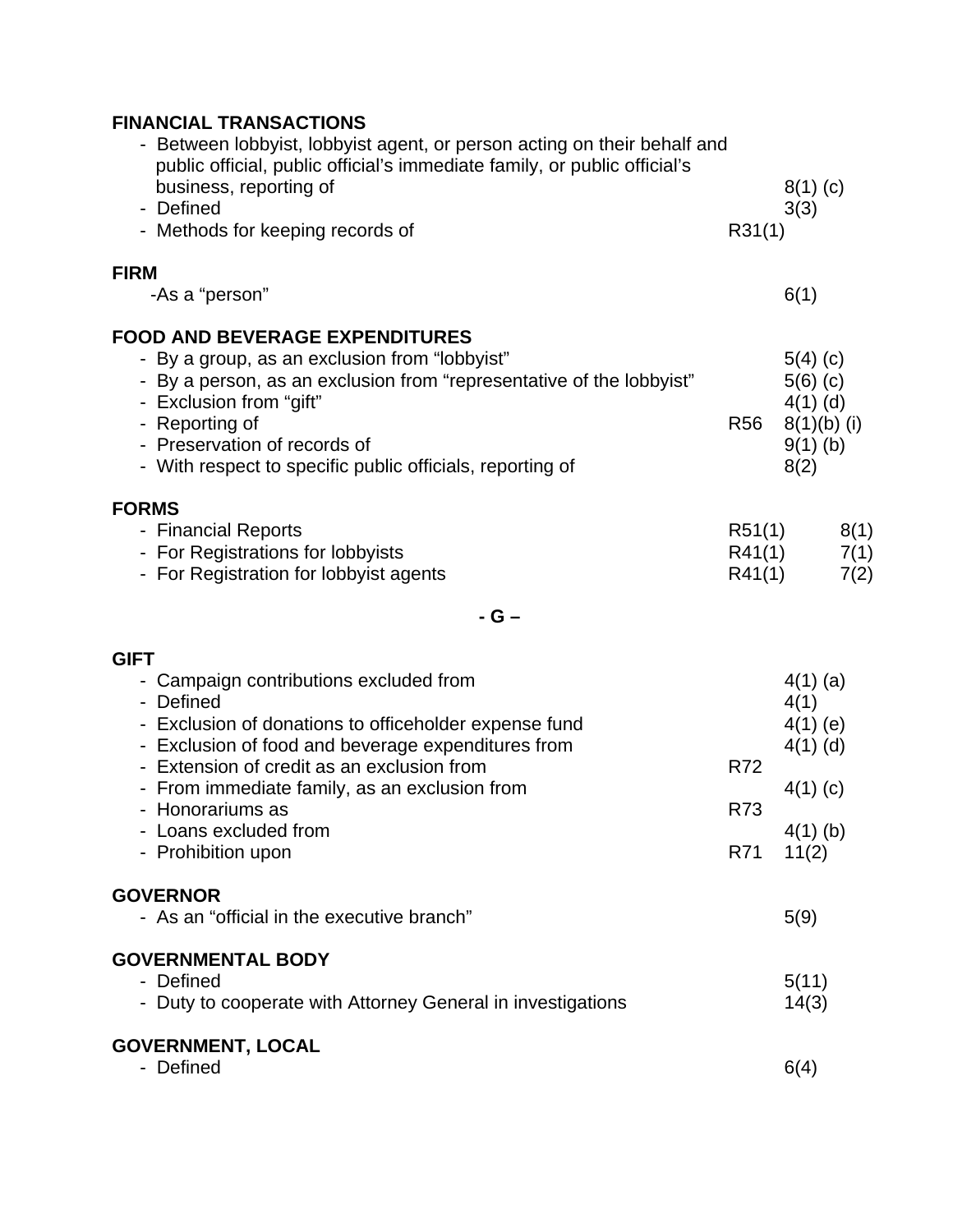| - H -                                                                                                                                                                                                                                                           |                           |                                                                       |       |
|-----------------------------------------------------------------------------------------------------------------------------------------------------------------------------------------------------------------------------------------------------------------|---------------------------|-----------------------------------------------------------------------|-------|
| <b>HEARINGS</b><br>- By Secretary of State                                                                                                                                                                                                                      | R62(3)                    |                                                                       | 13(6) |
| <b>HONORARIUMS</b><br>- As gifts<br>- Defined                                                                                                                                                                                                                   | R73<br>$R1(1)$ (e)        |                                                                       |       |
| $-1-$                                                                                                                                                                                                                                                           |                           |                                                                       |       |
| <b>IDENTIFICATION SYMBOL</b>                                                                                                                                                                                                                                    | R42                       |                                                                       |       |
| <b>IMMEDIATE FAMILY</b><br>- Business associated with<br>- Defined<br>- Gifts from<br>- Of public officials, prohibitions on gifts or loans to<br>- Of public officials, reporting of financial transactions with<br>- Of stockholder, business associated with |                           | $2(3)$ (b)<br>4(2)<br>$4(1)$ (c)<br>11(2)<br>$8(1)$ (c)<br>$2(3)$ (c) |       |
| <b>INDIVIDUAL</b><br>- As a "person"                                                                                                                                                                                                                            |                           | 6(1)                                                                  |       |
| <b>INFLUENCING</b><br>- Defined                                                                                                                                                                                                                                 |                           | 5(3)                                                                  |       |
| <b>INSPECTION</b><br>- By Public of filed documents<br>- Of lobbyist or lobbyist agent's records by Department, time and location<br>- Of lobbyist or lobbyist agent's records by Department, written<br>- request for                                          | R <sub>61</sub><br>R33(1) | R33(2)                                                                |       |
| <b>INSPECTION OF RECORDS</b><br>- Duty to make available for                                                                                                                                                                                                    |                           | 9(1)                                                                  |       |
| <b>INTERESTED PERSON</b><br>- Defined                                                                                                                                                                                                                           | $R1(1)$ (f)               |                                                                       |       |
| <b>INTERPRETATIVE STATEMENTS</b><br>- Effects of<br>- When issued                                                                                                                                                                                               | R4(2)<br>R4(1)            |                                                                       |       |
| <b>INVESTIGATIONS</b><br>- By Secretary of State                                                                                                                                                                                                                | R62(2)                    |                                                                       | 13(6) |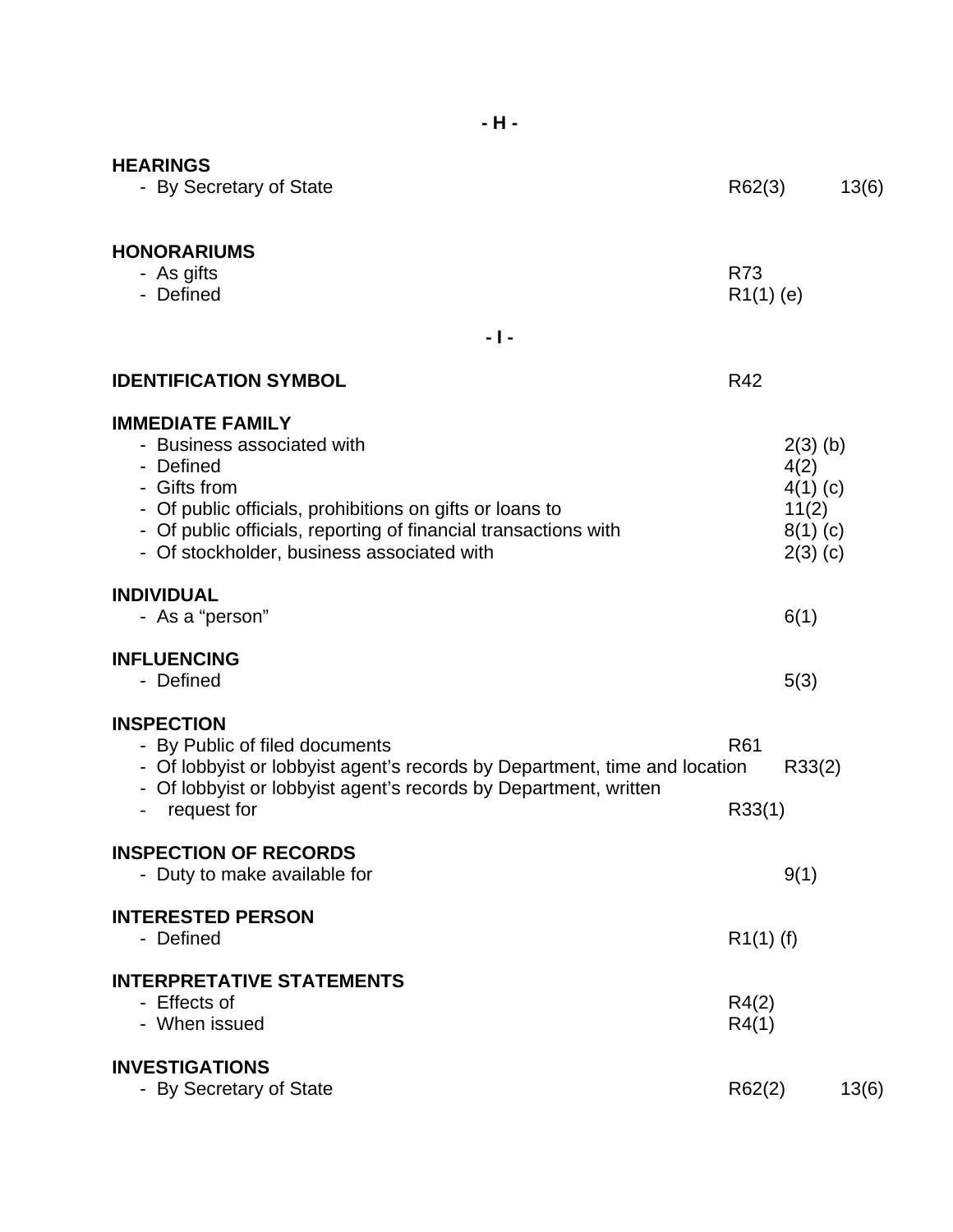| - J -                                                                                                                                                                                  |                                                                  |
|----------------------------------------------------------------------------------------------------------------------------------------------------------------------------------------|------------------------------------------------------------------|
| <b>JOINT VENTURE</b><br>- As a "person"                                                                                                                                                | 6(1)                                                             |
| <b>JUDICIAL BRANCH</b><br>- Employees of, as "lobbyists" or "lobbyist agents"                                                                                                          | $5(7)$ (c) (iv)                                                  |
| <b>JURISDICTION</b><br>- Of Attorney General                                                                                                                                           | 17                                                               |
| - K -                                                                                                                                                                                  |                                                                  |
| - L -                                                                                                                                                                                  |                                                                  |
| <b>LABOR ORGANIZATION</b><br>- As a "person"                                                                                                                                           | 6(1)                                                             |
| <b>LATE FILING FEES</b><br>- Computation of and notification to filers of<br>- Financial Reports<br>- Good cause for waiver of<br>- Notice of waiver<br>- Registrations<br>- Waiver of | R43(2), R52(2)<br>8(3)<br>R53(2)<br>R53(3)<br>7(3)<br><b>R53</b> |
| <b>LEGISLATIVE ACTION</b><br>- Defined                                                                                                                                                 | 5(1)                                                             |
| <b>LEGISLATURE</b><br>- Members of, as "officials in the legislative branch"                                                                                                           | 5(10)                                                            |
| <b>LIEUTENANT GOVERNOR</b><br>- As an "official in the executive branch"                                                                                                               | 5(9)                                                             |
| <b>LOAN</b><br>- Defined<br>- Exclusion from "gift"<br>- Restrictions upon                                                                                                             | 4(3)<br>$4(1)$ (b)<br>11(2)                                      |
| <b>LOBBYING</b><br>- Defined<br>- Preservation of records of expenditures for                                                                                                          | 5(2)<br>$9(1)$ (a)                                               |
| <b>LOBBYING ACTIVITY</b><br>- Reporting of                                                                                                                                             | $8(1)$ (d)                                                       |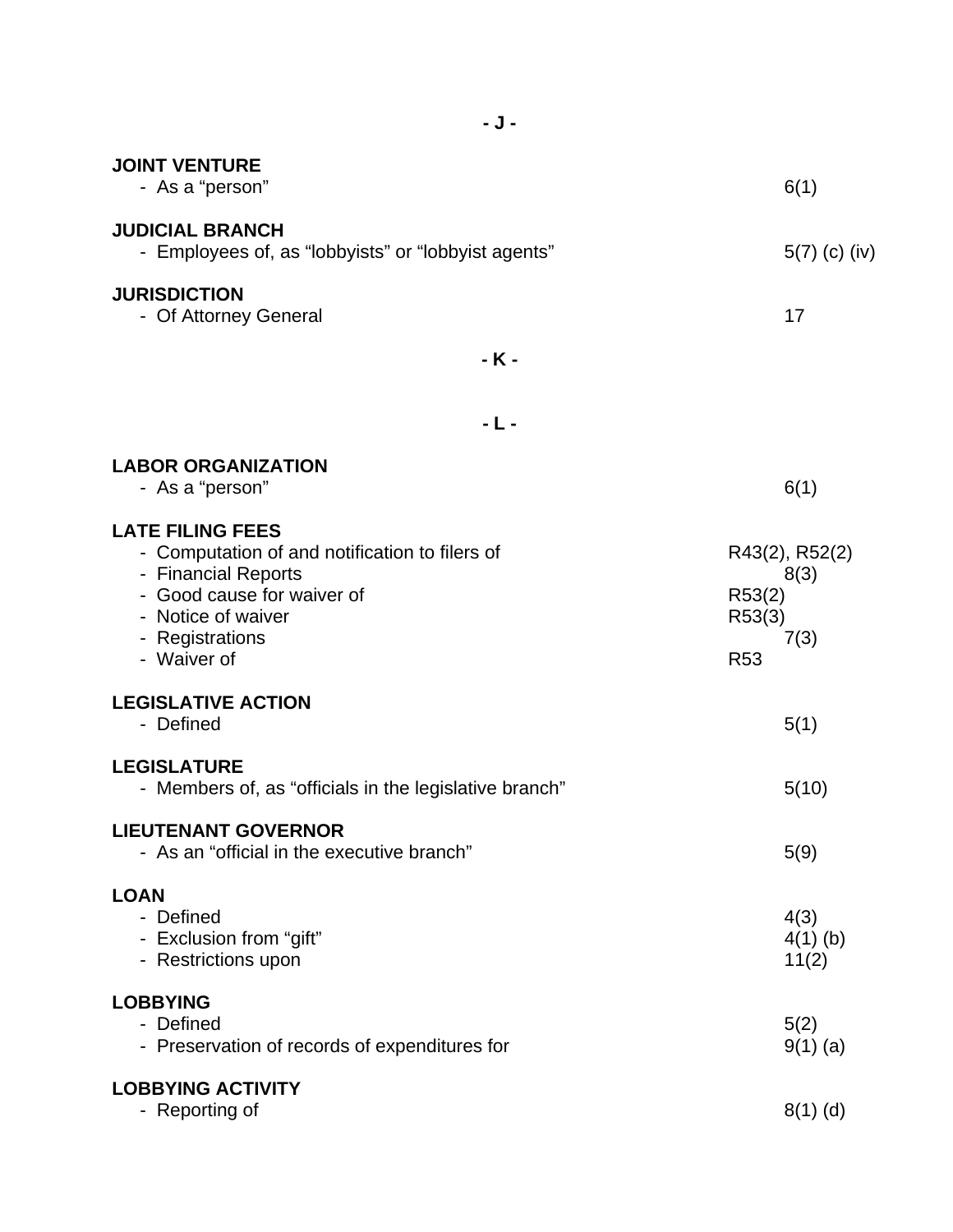### **LOBBYIST**

|  | - As an employer of a lobbyist agent<br>- As an "interested person" in a declaratory ruling | R23(1)<br>$R1(1)$ (f) |       |
|--|---------------------------------------------------------------------------------------------|-----------------------|-------|
|  | - Defined                                                                                   |                       | 5(4)  |
|  | - Determination of minimum statutory expenditure amounts                                    | R <sub>21</sub>       |       |
|  | - Duties of an prohibitions upon employees of                                               | R <sub>2</sub>        |       |
|  | - Duty to complete Financial Reports                                                        | R51(3)                |       |
|  | - Duty to complete Registrations                                                            | R41(3)                |       |
|  | - Duty to correct errors or omissions in statements or reports                              |                       | 13(4) |
|  | - Duty to permit inspection of records                                                      | R33(1)                |       |
|  | - Duty to permit representative of Department to copy records                               | R33(3)                |       |
|  | - Financial Reports required from                                                           |                       | 8(1)  |
|  | - Methods of keeping records                                                                | R31(1)                |       |
|  | - Persons excluded from                                                                     |                       | 5(7)  |
|  | - Preservation of documents by                                                              |                       | 9(1)  |
|  | - Prohibited from giving gifts or loans                                                     |                       | 11(2) |
|  | - Registration required from                                                                |                       | 7(1)  |
|  | - State executive department as                                                             | R24(1)                |       |
|  | - State level board or commission as                                                        | R25(1)                |       |
|  |                                                                                             |                       |       |
|  | <b>LOBBYIST AGENT</b>                                                                       |                       |       |
|  | - As an "interested person" in a declaratory ruling                                         | $R1(1)$ (f)           |       |
|  | - As an employee                                                                            | R23(2)                |       |
|  | - As an employee of another lobbyist agent, duties of                                       | <b>R55</b>            |       |
|  | - As an employer                                                                            | R23(3)                |       |
|  | - As an employer, contents of Financial Reports from                                        | <b>R55</b>            |       |
|  | - Contingency fees prohibited to                                                            |                       | 11(1) |
|  | - Defined                                                                                   |                       | 5(5)  |
|  | - Determination of minimum statutory expenditure amounts                                    | R <sub>22</sub>       |       |
|  | - Duties of and prohibitions upon employees of                                              | R <sub>2</sub>        |       |
|  | - Duty to complete Financial Reports                                                        | R51(3)                |       |
|  | - Duty to complete Registration                                                             | R41(3)                |       |
|  | - Duty to correct errors or omissions in statements or report                               |                       | 13(4) |
|  | Duty to permit inspection of records                                                        | R33(1)                |       |
|  | Duty to permit representative of Department to copy records                                 | R33(3)                |       |
|  | Duty to provide accounting to employer lobbyist                                             |                       | 10    |
|  | - Employed by another lobbyist agent, reporting the activities of                           |                       | 8(4)  |
|  | Employee of a state executive department as                                                 | R24(2)                |       |
|  | - Financial Reports required from                                                           |                       | 8(1)  |
|  | - Methods of keeping records                                                                | R31(1)                |       |
|  | Person excluded from                                                                        |                       | 5(7)  |
|  | - Preservation of documents by                                                              |                       | 9(1)  |
|  | - Prohibited from giving gifts or loans                                                     |                       | 11(2) |
|  | - Registration required from                                                                |                       | 7(2)  |
|  |                                                                                             |                       |       |
|  |                                                                                             |                       |       |

## **LOCAL GOVERNMENT**

| - Defined | 6(4) |
|-----------|------|
|-----------|------|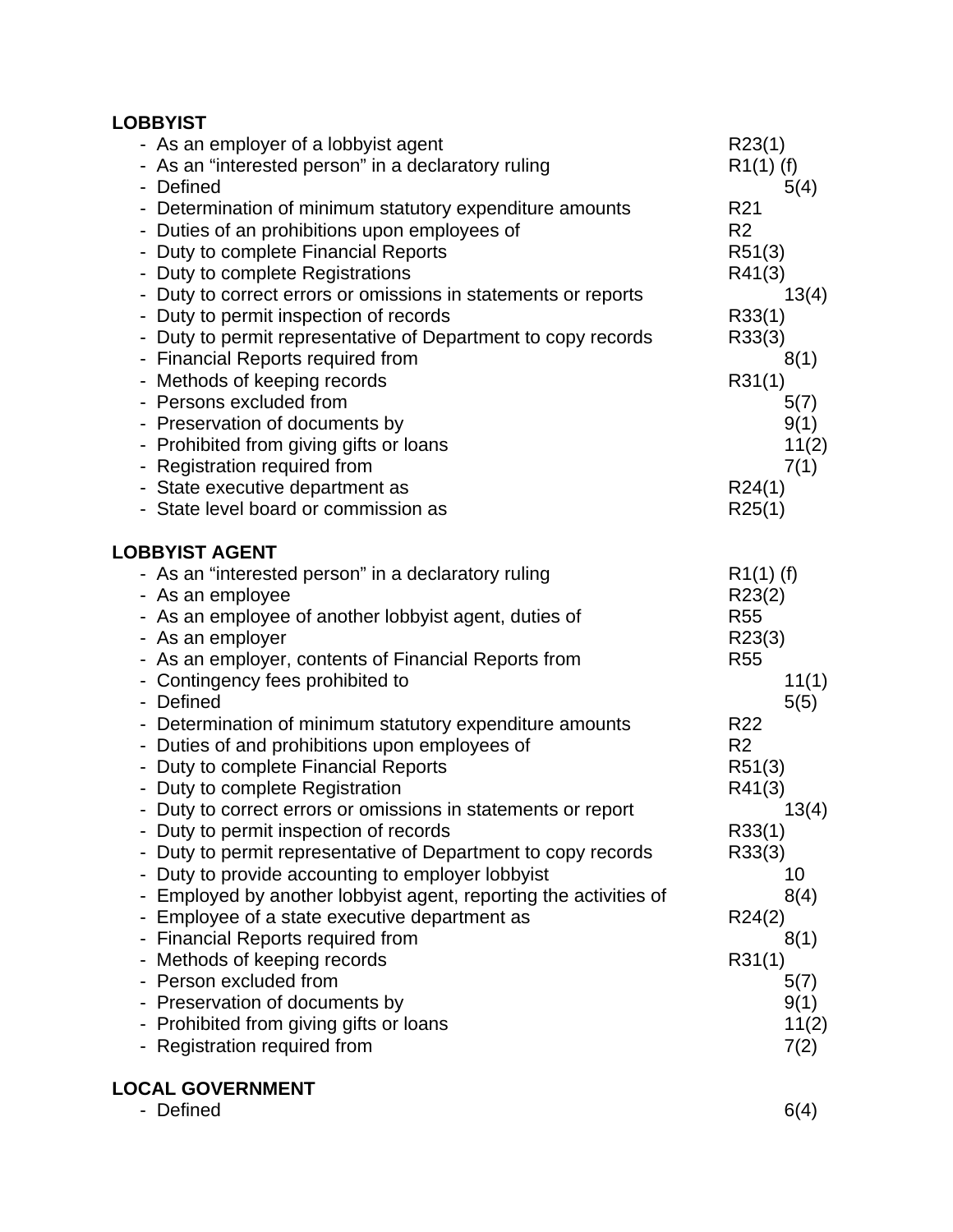# **MASS MAILING**

| MASS MAILING                                                                                                                                   |            |                         |
|------------------------------------------------------------------------------------------------------------------------------------------------|------------|-------------------------|
| - Defined                                                                                                                                      |            | 5(8)                    |
| - Reporting of expenditures for                                                                                                                | <b>R57</b> | $8(1)$ (b) (ii)         |
| <b>MEMBER</b>                                                                                                                                  |            |                         |
| - Appointed, of a state level board or commission, as a lobbyist agent R25(2)                                                                  |            |                         |
| - Of lobbyist, as exclusion from "lobbyist" or "lobbyist agent"                                                                                |            | $5(7)$ (d)              |
| Of press, radio, or television, as exclusion from "lobbyist"<br>or "lobbyist agent"                                                            |            | $5(7)$ (d)              |
| - Of public official's immediate family, prohibitions upon gifts                                                                               |            |                         |
| or loans to                                                                                                                                    |            | 11(2)                   |
| - Of public official's immediate family, reporting of financial transactions with                                                              |            | $8(1)$ (c)              |
| - Of state board or commission, as an "official in the executive branch"                                                                       |            | 5(9)                    |
| - Of state level boards or commission, as "lobbyists" or "lobbyist agents"<br>- Of the legislature, as an "official in the legislative branch" |            | $5(7)$ (c) (v)<br>5(10) |
|                                                                                                                                                |            |                         |
| <b>MEMBER OF THE LOBBYIST</b>                                                                                                                  |            |                         |
| - As a "representative of the lobbyist"                                                                                                        |            | $5(6)$ (b)              |
| <b>MEMBERSHIP FEE</b>                                                                                                                          |            |                         |
| - Exclusion from "expenditure"                                                                                                                 |            | 3(2)                    |
|                                                                                                                                                |            |                         |
| $- N -$                                                                                                                                        |            |                         |
| <b>NEWS</b>                                                                                                                                    |            |                         |
| - Persons disseminating, as exclusion from "lobbyist" or "lobbyist agent"                                                                      |            | $5(7)$ (c)              |
|                                                                                                                                                |            |                         |
| <b>NOMINATION</b>                                                                                                                              |            |                         |
| - As the object of "legislative action"                                                                                                        |            | 5(1)                    |
| <b>NON-MINISTERIAL ACTION</b>                                                                                                                  |            |                         |
| - Defined                                                                                                                                      |            | 6(3)                    |
|                                                                                                                                                |            |                         |
| - O -                                                                                                                                          |            |                         |
| <b>OFFICIAL IN THE EXECUTIVE BRANCH</b>                                                                                                        |            |                         |
| - As a "public official"                                                                                                                       |            | 6(2)                    |
| - As the subject of "lobbying"                                                                                                                 |            | 5(2)                    |
| - Defined                                                                                                                                      |            | 5(9)                    |
| <b>OFFICIAL IN THE LEGISLATIVE BRANCH</b>                                                                                                      |            |                         |
| - As a "public official"                                                                                                                       |            | 6(2)                    |
| - As the subject of "lobbying"                                                                                                                 |            | 5(2)                    |
| - Defined                                                                                                                                      |            | 5(10)                   |
| <b>OFFICEHOLDER EXPENSE FUND</b>                                                                                                               |            |                         |

- Exclusion from "gift" of donations to  $4(1)$  (e)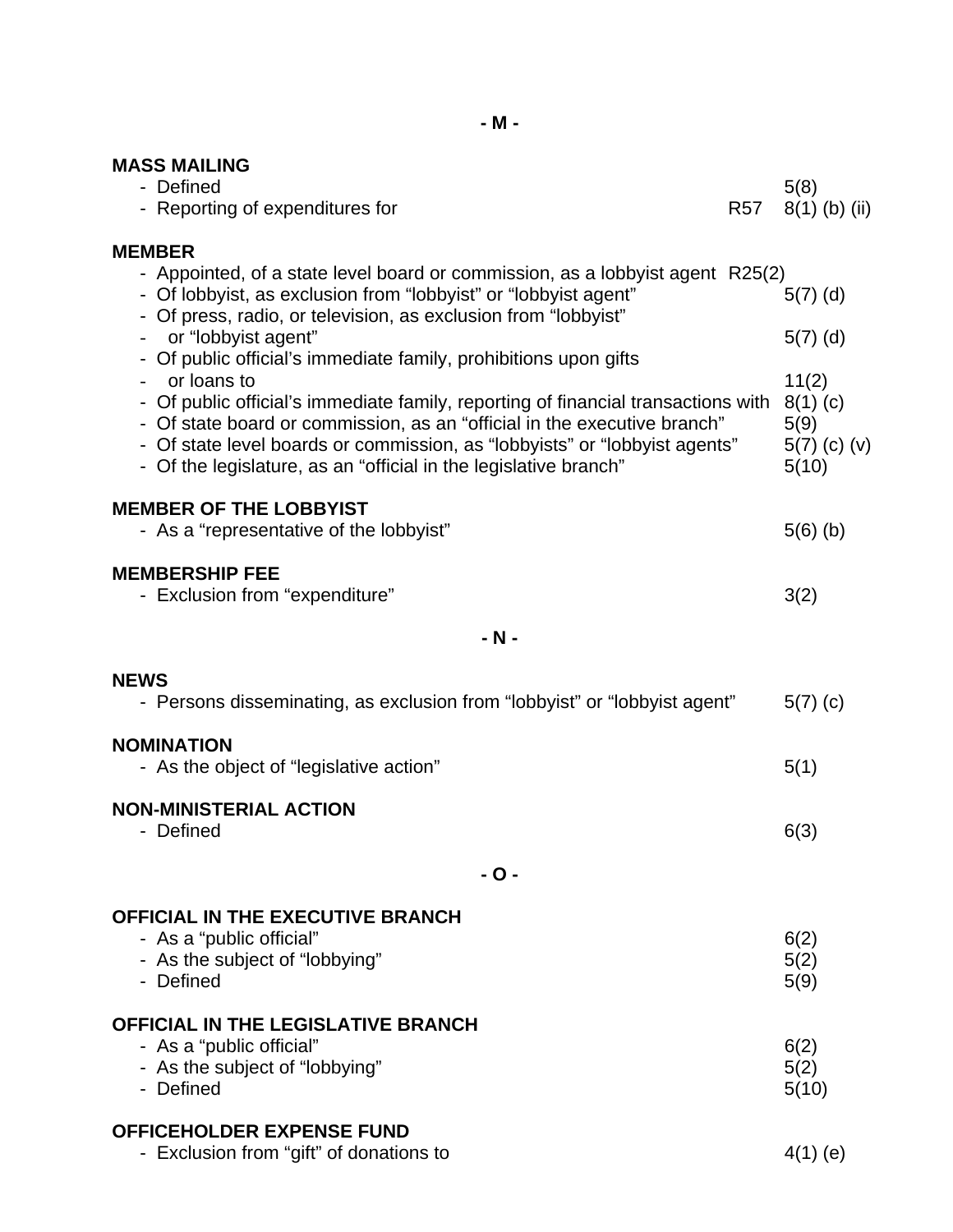| <b>OFFICER</b><br>- Business associated with                                                                                                                                                                                                                                                                                                                                                                                                                                                                                                                             | $2(3)$ (c)                                                           |
|--------------------------------------------------------------------------------------------------------------------------------------------------------------------------------------------------------------------------------------------------------------------------------------------------------------------------------------------------------------------------------------------------------------------------------------------------------------------------------------------------------------------------------------------------------------------------|----------------------------------------------------------------------|
| <b>ORDINANCES</b><br>- By counties, cities, townships, villages, or school board, restrictions on                                                                                                                                                                                                                                                                                                                                                                                                                                                                        | 15                                                                   |
| <b>ORGANIZATION</b><br>- As a "person"                                                                                                                                                                                                                                                                                                                                                                                                                                                                                                                                   | 6(1)                                                                 |
| <b>OWNER</b><br>- Of press, radio, or television, as an exclusion from "lobbyist" or<br>"lobbyist agent"                                                                                                                                                                                                                                                                                                                                                                                                                                                                 | $5(7)$ (a)                                                           |
| $-$ P $-$                                                                                                                                                                                                                                                                                                                                                                                                                                                                                                                                                                |                                                                      |
| <b>PARTNER</b><br>- Business associated with                                                                                                                                                                                                                                                                                                                                                                                                                                                                                                                             | $2(3)$ (a)                                                           |
| <b>PARTNERSHIP</b><br>- As a "person"                                                                                                                                                                                                                                                                                                                                                                                                                                                                                                                                    | 6(1)                                                                 |
| <b>PENALTIES</b><br>- Effective dates of<br>- For compensating a public official for lobbying<br>- For copying information from statements or reports for commercial purposes<br>- For failure of lobbyist agent to provide accounting to employer lobbyist<br>- For failure to preserve records<br>- For late filing or not filing Financial Reports<br>- For late filing or not filing Registrations<br>For making gifts or loans to a public official or to a member of a public<br>official's immediate family<br>- For paying a contingency fee to a lobbyist agent | 19<br>11(4)<br>11(3)<br>10<br>9(2)<br>8(3)<br>7(3)<br>11(2)<br>11(1) |
| <b>PERSON</b><br>- Defined                                                                                                                                                                                                                                                                                                                                                                                                                                                                                                                                               | 6(1)                                                                 |
| <b>PETTY CASH TRANSACTIONS</b><br>- Defined                                                                                                                                                                                                                                                                                                                                                                                                                                                                                                                              | R1(1)(g)                                                             |
| <b>POLITICAL SUBDIVISION</b><br>- As exclusion from "lobbyist"<br>- Of the State, as a "person"                                                                                                                                                                                                                                                                                                                                                                                                                                                                          | 5(4)(d)<br>6(1)                                                      |
| <b>PRESERVATION OF DOCUMENTS</b><br>- By lobbyists or lobbyist agents<br>- By Secretary of State                                                                                                                                                                                                                                                                                                                                                                                                                                                                         | 9(1)<br>8(6)                                                         |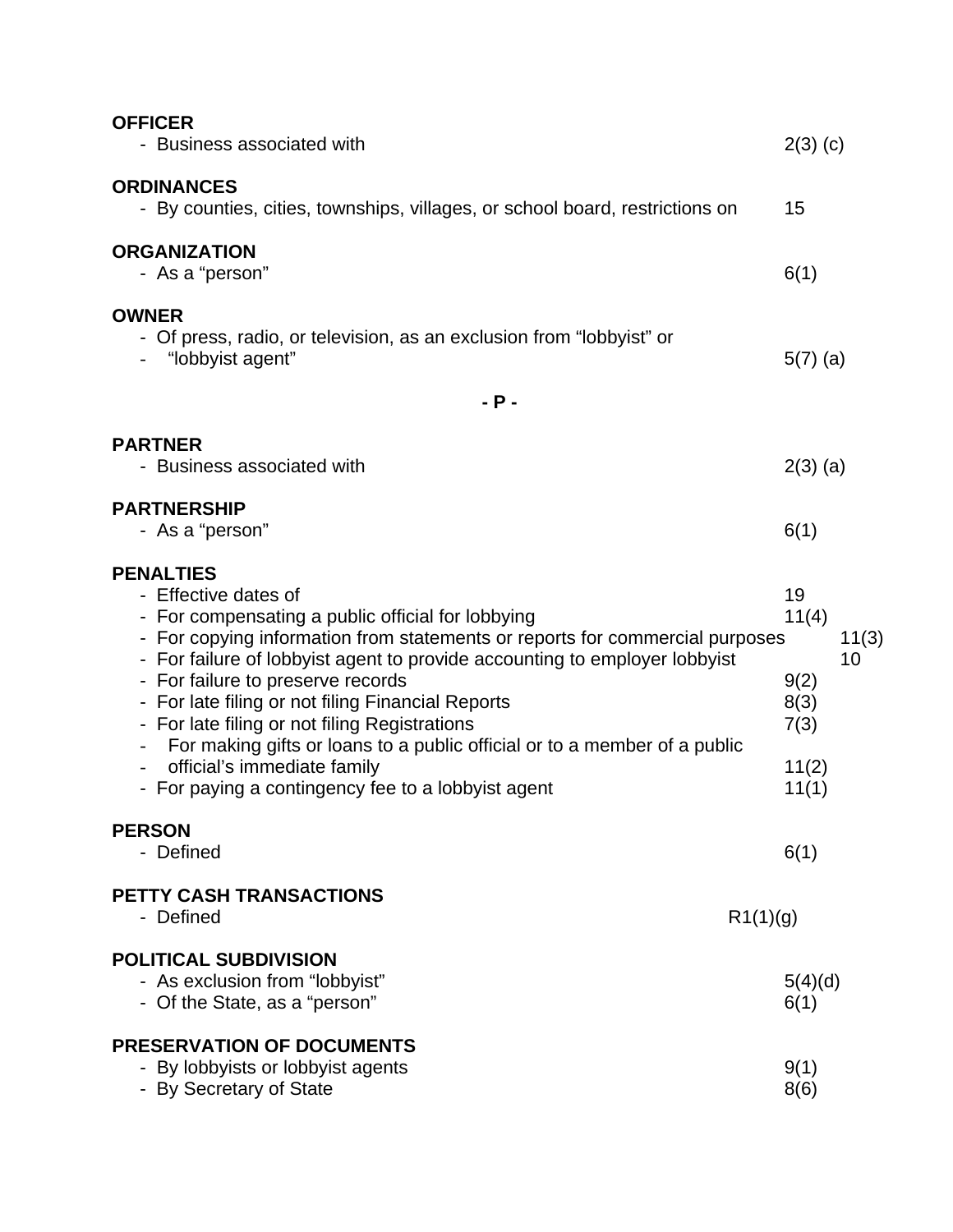| <b>PRESS</b><br>- Publisher, owner, or working member of, as exclusion from "lobbyist" or<br>"lobbyist agent"                                                                                                                                                                                                                    |                                       | 5(7)(a)                                                      |
|----------------------------------------------------------------------------------------------------------------------------------------------------------------------------------------------------------------------------------------------------------------------------------------------------------------------------------|---------------------------------------|--------------------------------------------------------------|
| <b>PROPRIETORSHIP</b><br>- As a "person"                                                                                                                                                                                                                                                                                         |                                       | 6(1)                                                         |
| <b>PUBLIC</b><br>- Inspection by, hours<br>- Inspection by, posting of procedures and charges                                                                                                                                                                                                                                    | R61(1)<br>R61(2)                      |                                                              |
| <b>PUBLIC OFFICIAL</b><br>- As an exclusion from "lobbyist" or "lobbyist agent"<br>- Defined<br>- Prohibitions upon being compensated for lobbying<br>- Prohibitions upon gifts or loans to<br>- Reporting of financial transactions with<br>- Reporting of food and beverage expenditures for<br>- Request for information from |                                       | 5(7)(b)<br>6(2)<br>11(4)<br>11(2)<br>8(1)(c)<br>8(2)<br>8(5) |
| <b>PUBLISHER</b><br>- As an exclusion from "lobbyist" or "lobbyist agent"                                                                                                                                                                                                                                                        |                                       | 5(7)(a)                                                      |
| $-Q -$                                                                                                                                                                                                                                                                                                                           |                                       |                                                              |
| <b>QUASI-JUDICIAL DETERMINATION</b><br>- Exclusion from "administrative action"                                                                                                                                                                                                                                                  |                                       | 2(1)                                                         |
| - R -                                                                                                                                                                                                                                                                                                                            |                                       |                                                              |
| <b>RADIO</b><br>- Owner or working member or, as an exclusion from "lobbyist" or<br>"Lobbyist agent"                                                                                                                                                                                                                             |                                       | 5(7)(a)                                                      |
| <b>RECORDS</b><br>- Copying of by representative of Department<br>- Inspection of by public<br>- Inspection of by Secretary of State<br>- Methods of keeping<br>- Preservation of<br>- Requirement for retention of original sources                                                                                             | R33(3)<br>R61<br>R33<br>R31(1)<br>R32 | 9(1)                                                         |
| <b>REGISTRATIONS</b><br>- Amendments to<br>- By lobbyists agents, requirements for<br>- By lobbyists, requirements for<br>- Computation of late filing fees for<br>- Correction of errors or omission in<br>- Filed by certified mail                                                                                            | R43(2)                                | 8(1)(a)<br>7(2)<br>7(1)<br>13(4)<br>13(2)                    |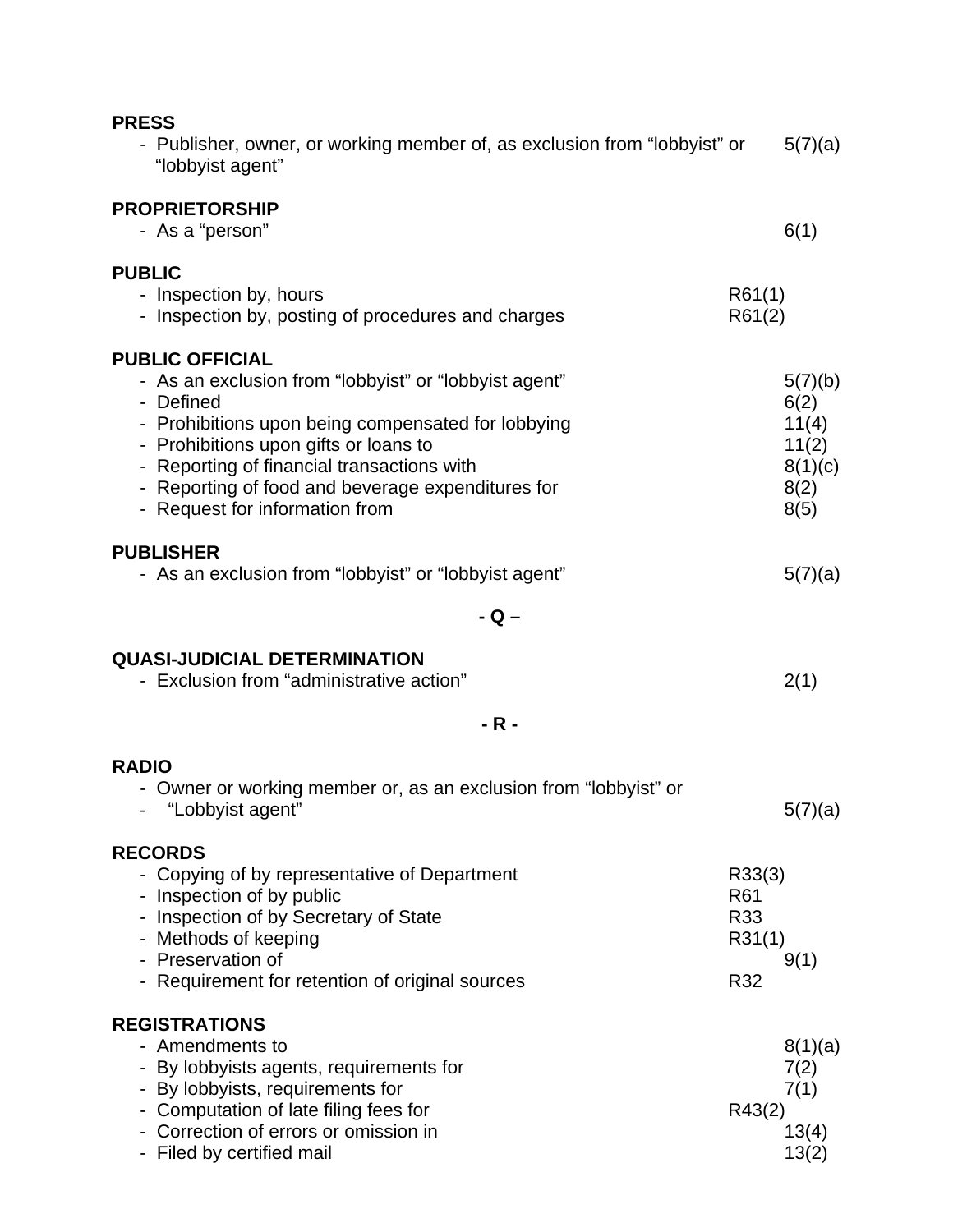| - Format<br>- Identification symbol<br>- Notice of errors or omissions in<br>- Requirement for completeness<br>- Requirements for entries on<br>- Review of<br>- Signatures on | R41<br>R42<br>13(3)<br>R41(3)<br>R41(2)<br>R62(1)<br>R41(4) |
|--------------------------------------------------------------------------------------------------------------------------------------------------------------------------------|-------------------------------------------------------------|
| <b>REIMBURSEMENT</b><br>- For determining a "representative of the lobbyist"                                                                                                   | 5(6)(c)                                                     |
| <b>RELATIVES</b><br>- As persons excluded from makers of "gifts"                                                                                                               | 4(1)(c)                                                     |
| <b>RELIGIOUS INSTITUTION</b>                                                                                                                                                   |                                                             |
| <b>REPEALER CLAUSE</b>                                                                                                                                                         |                                                             |
| <b>REPORT</b><br>- As the object of "legislative action"                                                                                                                       | 5(1)                                                        |
| <b>REPORTING REQUIREMENTS</b><br>- Financial Reports<br>- Registrations, by lobbyist agents<br>- Registrations, by lobbyists                                                   | 8(1)<br>7(2)<br>7(1)                                        |
| <b>REPRESENTATIVE OF THE LOBBYIST</b><br>- Defined                                                                                                                             | 5(6)                                                        |
| <b>REPRESENTATIVE, STATE</b><br>- As an "official in the legislative branch"                                                                                                   | 5(10)                                                       |
| <b>RESOLUTION</b><br>- As the object of "legislative action"<br>- By counties, cities, townships, villages, or school boards, restrictions on                                  | 5(1)<br>15                                                  |
| <b>RULES</b><br>- Promulgation of                                                                                                                                              | 16                                                          |
| $-S-$                                                                                                                                                                          |                                                             |
| <b>SAVING CLAUSE</b>                                                                                                                                                           | 18                                                          |
| <b>SCHOOL BOARDS</b><br>- Employees of, as "lobbyists" or "lobbyist agents"                                                                                                    | 5(7)(c)(ii)                                                 |
| <b>SCHOOL DISTRICTS</b><br>- Prohibition upon more restrictive ordinances or resolutions by                                                                                    | 15                                                          |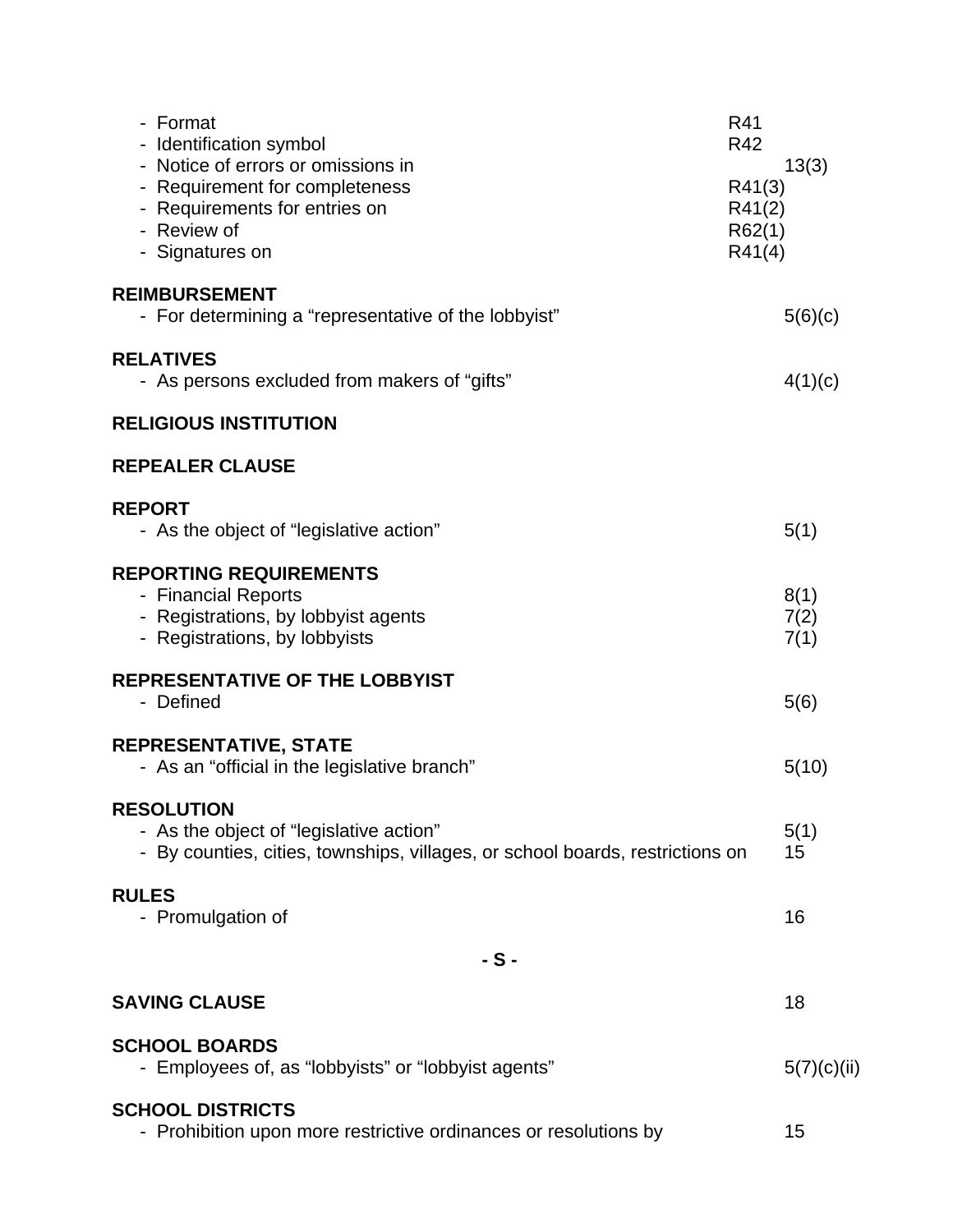# **SECRETARY OF STATE**

| - As an "official in the executive branch"                           | 5(9)           |
|----------------------------------------------------------------------|----------------|
| - Authority to accept late filing fee payments                       | R43(2), R52(2) |
| - Authority to conduct hearings                                      | R62(3)         |
| - Authority to conduct investigations based upon review of documents | R62(2)         |
| - Authority to extend due dates for Financial Reports                | R54(1)         |
| - Authority to forward results of investigations to Attorney General | R62(4)         |
| - Authority to issue declaratory rulings                             | R3(1)          |
| - Authority to promulgate rules and declaratory rulings              | 16             |
| Authority to refer unpaid late filing fees to the Department         |                |
| of Treasury                                                          | R43(3), R52(3) |
| - Authority to reject incomplete Financial Reports                   | R51(3)         |
| - Authority to reject incomplete Registrations                       | R41(3)         |
| - Authority to waive late filing fees                                | R53(1)         |
| - Complaints, processing of by                                       | R63(4)         |
| - Duty to complete review of filed documents                         | R62(1)         |
| - Duty to conduct investigations and hearings                        | 13(6)          |
| - Duty to determine non-filers                                       | 13(1)          |
| - Duty to forward results of investigations to Attorney General      | 14(1)          |
| - Duty to notify filers of errors or omissions                       | 13(3)          |
| - Duty to notify filers of non-filing                                | 13(3)          |
| - Duty to notify requesting person of denial of declaratory ruling   | R3(5)          |
| - Duty to prepare and disseminate Summary Reports                    | 12             |
| - Duty to report uncorrected errors or omissions to Attorney General | 13(5)          |
| Response to request for extended due date for Financial Reports      | 8(1)           |
| - To preserve documents                                              | 8(6)           |
| - To prescribe forms for Financial Reports                           | 8(1)           |
| - To prescribe forms for Registrations for lobbyists                 | 7(1)           |
| - To prescribe forms for Registrations for lobbyist agents           | 7(2)           |
| - To provide requested information to elected public official        | 8(5)           |
| - Written request for inspection of records                          | R33(1)         |
|                                                                      |                |
| <b>SENATOR, STATE</b>                                                |                |
| - As an "official in the legislative branch"                         | 5(10)          |
| <b>SIGNATURES</b>                                                    |                |
| - On Financial Reports                                               | R51(4)         |
| - On Registrations                                                   | R41(4)         |
|                                                                      |                |
| <b>STATE</b>                                                         |                |
| - As an exclusion from "lobbyist"                                    | 5(4)(d)        |
| <b>STATE AGENCY</b>                                                  |                |
| - As a "person"                                                      | 6(1)           |
|                                                                      |                |
| <b>STATE EXECUTIVE DEPARTMENT</b><br>- As a lobbyist                 | R24(1)         |
| - Employee of, as a lobbyist agent                                   | R24(2)         |
|                                                                      |                |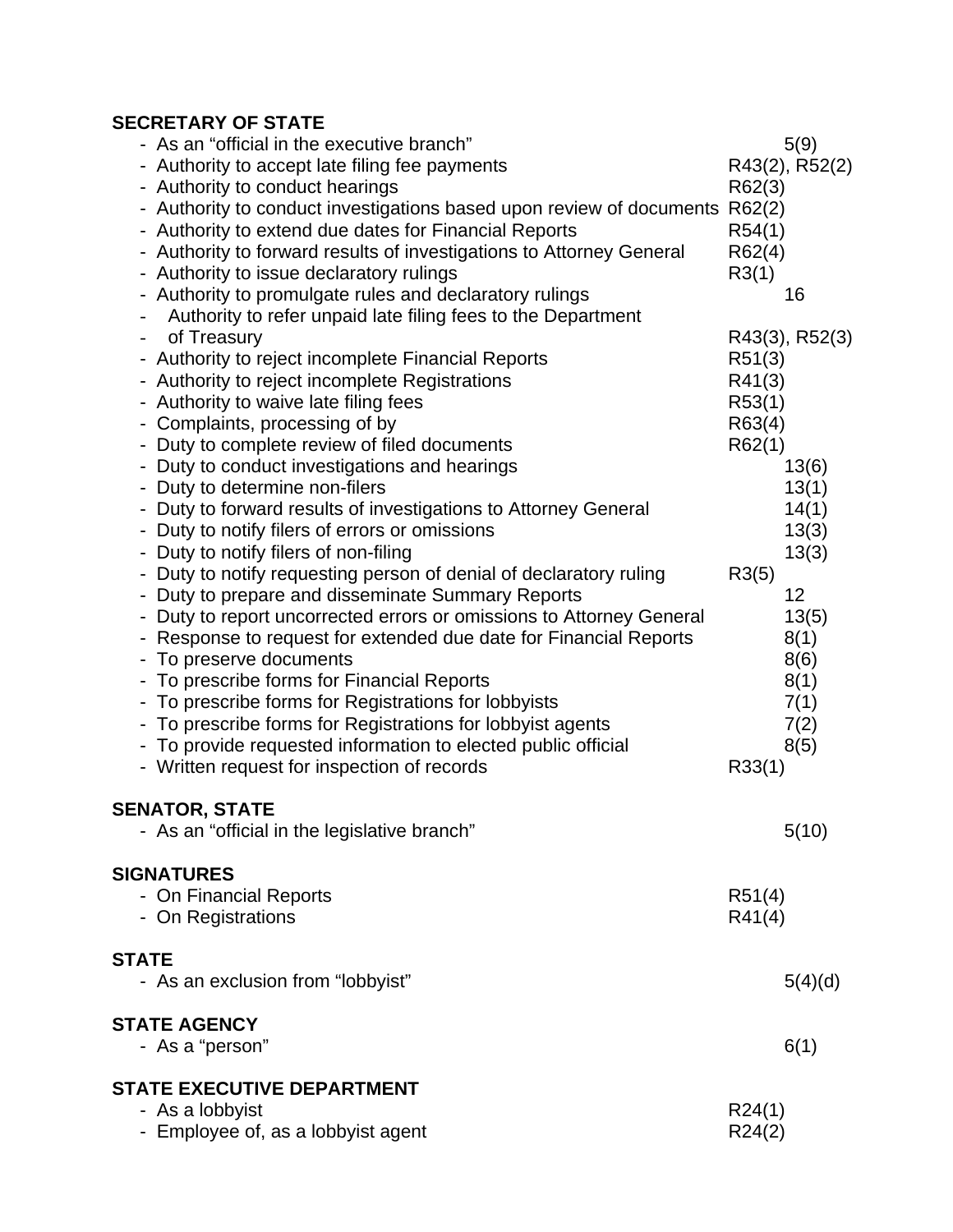| <b>STATE LEVEL BOARD OR COMMISSION</b><br>- As a lobbyist<br>- Defined                                                                      | R25(1)<br>R1(1)(g) |                   |  |
|---------------------------------------------------------------------------------------------------------------------------------------------|--------------------|-------------------|--|
| <b>STOCKHOLDER</b><br>- Business associated with                                                                                            |                    | 2(3)(c)           |  |
| <b>SUBPOENA</b><br>Representation of person subpoenaed as an exclusion from "legislative<br>action"                                         |                    | 5(1)              |  |
| <b>SUMMARY REPORTS</b><br>- Contents<br>- Duty of Secretary of State to prepare and disseminate                                             | R59(2)             | 12                |  |
| <b>SYNDICATE</b><br>- As a "person"                                                                                                         |                    | 6(1)              |  |
| - T -                                                                                                                                       |                    |                   |  |
| <b>TECHNICAL INFORMATION</b><br>- Defined<br>- Providing of as an exclusion from "lobbying"                                                 |                    | 5(2)<br>5(2)      |  |
| <b>TELEVISION</b><br>Owner or working member of, as an exclusion from "lobbyist" or<br>"lobbyist agent"                                     |                    | 5(7)(a)           |  |
| <b>TERMINATION REPORTS</b><br>- Requirements for<br>- When filed                                                                            | R44                | 7(4)              |  |
| <b>TOWNSHIPS</b><br>- Employees of, as "lobbyists" or "lobbyist agents"<br>- Prohibition upon more restrictive ordinances or resolutions by |                    | 5(7)(c)(ii)<br>15 |  |
| <b>TRAVEL EXPENSE</b><br>- Defined<br>- Exclusion from "expenditure"                                                                        | R1(1)(g)           | 3(2)              |  |
| <b>TRUST, BUSINESS</b><br>- As a "person"                                                                                                   |                    | 6(1)              |  |
| - U -                                                                                                                                       |                    |                   |  |
|                                                                                                                                             |                    |                   |  |

**UNIVERSITIES** 

- Employees of, as "lobbyists" or "lobbyist agents"  $5(7)(c)(i)$